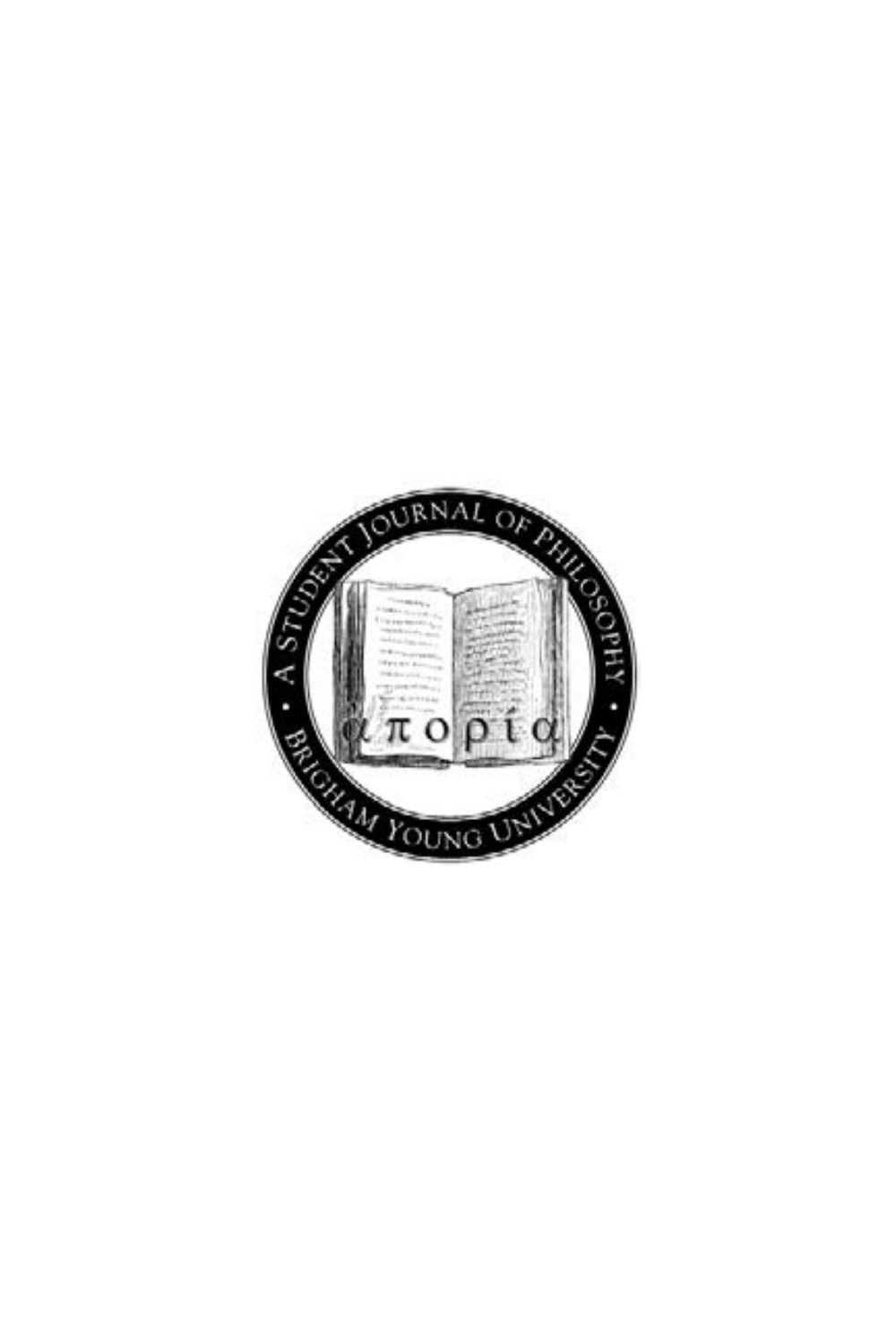# APORIA

### **A STUDENT JOURNAL OF PHILOSOPHY**

*volume 24 number 2 • fall 2014*

© 2014 Department of Philosophy, Brigham Young University

Printed in the United States of America

© 2014 Department of Philosophy, Brigham Young University

Printed in the United States of America

Brigham Young University

http:/**Provo,r latahy**u.edu

http://aporia.byu.edu